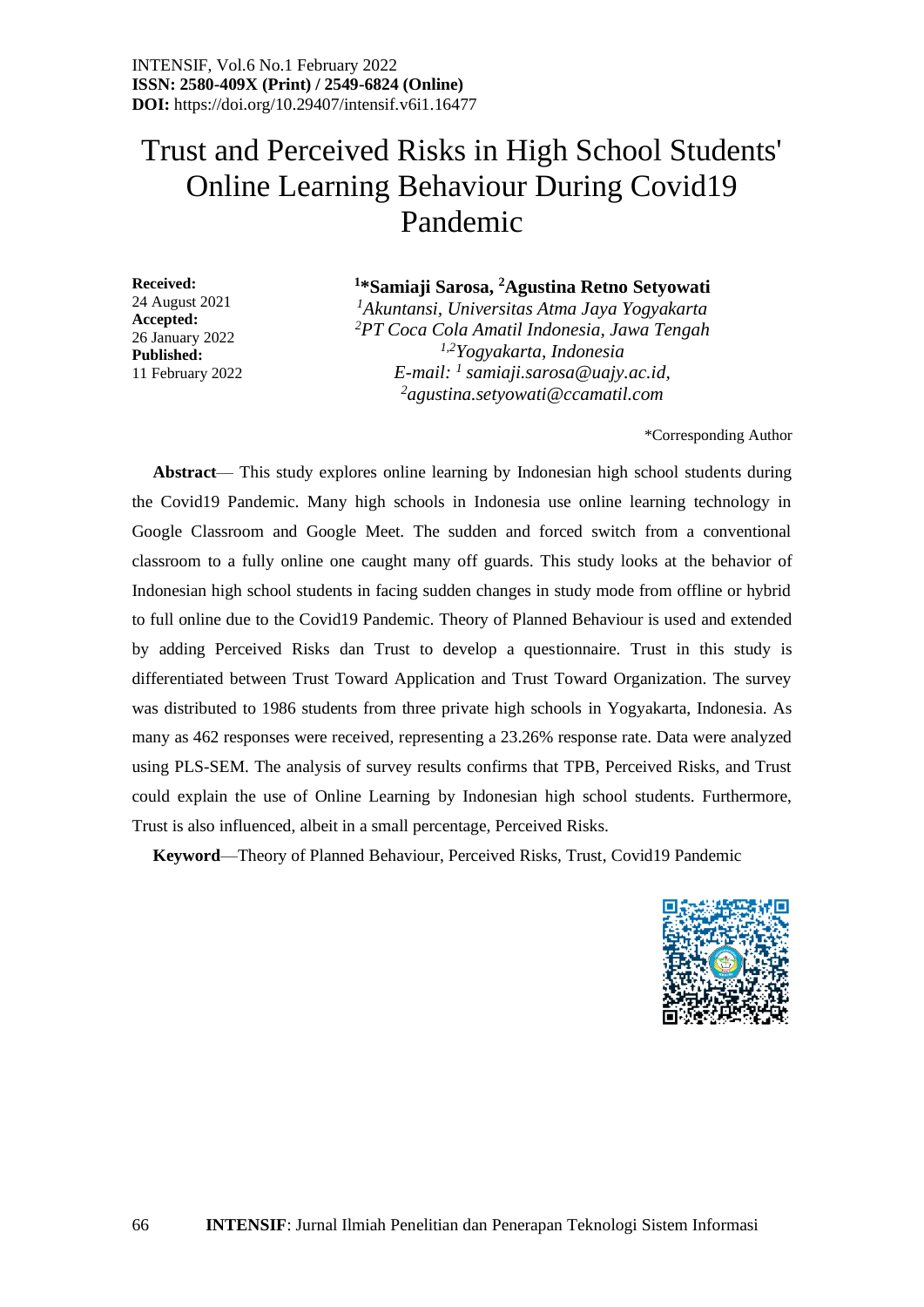#### **I. INTRODUCTION**

Global Covid19 Pandemic officially reached Indonesia in early March 2020. It spread to all 34 provinces in Indonesia by early April 2020. By the end of March 2020, the government implemented many control measures to limit the spread of Covid19. The government implemented Covid19 transmission control protocol such as the closure of public places and facilities, cancellation of public events, and urging citizens to stay home while practicing health protocols. As the Covid19 Pandemic spread across Indonesia, many schools were closed and forced to conduct online learning activities since March 2020 [1, 2]. The sudden move to fully online learning creates many problems for schools in Indonesia. Before closure, most schools in Indonesia conduct learning processes by conventional practice, which is on campus and offline. Some schools have been introducing hybrid learning, but it was in an entirely classical model most of the time. Many schools rely on conventional teaching and learning methods due to limited budget, human resources, and availability of infrastructure, especially schools located outside Java. The forced switch to fully online learning caught many of them off guard. Even within schools that are considered capable of running eLearning, the majority is still using technology in supporting roles or hybrid mode rather than primary (as in fully online learning). Learning Management Systems are like Moodle, Google Classroom, and Claroline complement the conventional classroom. Traditional methods of learning are still dominating many Indonesian schools.

Just in the middle of all these problems, some bad news emerged. Zoom was hit by security problems, one of the most popular video meeting platforms [3]. Zoom is a popular platform to be used alongside Google Meet and Microsoft Teams to have face-to-face meetings in an online classroom. Another security-related news came from the biggest marketplace in Indonesia, which was hacked and had its data compromised [4]. Both incidents were not encouraging for all the teachers and students that must work from home and switched to primarily online activities. When school closure started as part of Covid19 response, many schools struggled to cope with the sudden and forced switch to a fully online learning process. Many barriers hinder the use of online classrooms, which are [5]:

- School-level is such as supporting infrastructure and systems, policy, and textbooks.
- Teacher levels include skills, knowledge, confidence, and experience in creating and delivering eLearning.
- The curriculum level is such as suitable curriculum and materials for online learning.
- Students' level includes skills, knowledge, motivation, and infrastructure to participate actively in eLearning.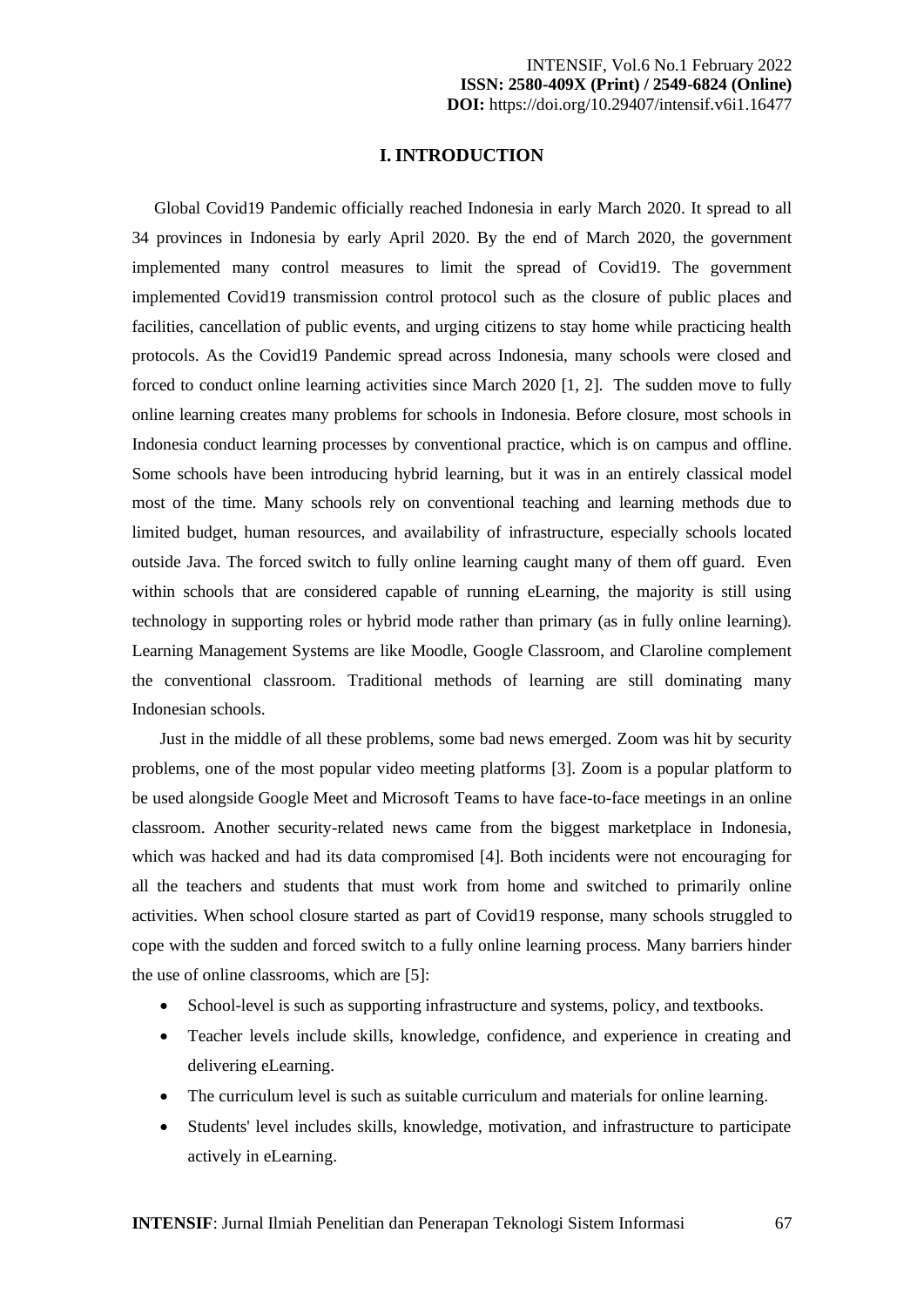This study is focused on Indonesian high school students who are impacted by the sudden switch from offline to online learning in Indonesia during Covid19 Pandemic. The students' intention to use eLearning tools during forced online class sessions is explored using the Theory of Planned Behaviour or TPB [6-9]. Then this study used Perceived Risks and Trust as factors that influence high school students' intention to use eLearning to extend TPB [10, 11].

The use of information technology in high schools comes in many forms. There is support for delivering teaching materials such as computers, Learning Management Systems or LMS, computerized content, and the Internet as teaching delivery media [12, 13]. The content is delivered as part of eLearning includes, among others, animation to help understanding concepts [14], using Think Pair Share for improving problem-solving skills in an eLearning environment [15], and using LMS for independent study, discussion, and group learning in an online environment [16]. Indonesian Ministry of Education has also pushed the use of Information Technology for schools. Schools must use the application provided by the Ministry of Education to submit reports on many aspects of their schools, such as student attendance and grades, human resources, financial matters, test results, etc. High School final exams for year 12 students have been using a computer-based test (CBT) since 2014, albeit it is not a real-time online test system. State schools have also received support from the government to upgrade their Information Technology equipment and skills. Apart from the government, plenty of vendors also offer Information Technology support for schools. The offers range from tools to support the teaching and learning process, such as the modified version of Moodle LMS and Google Classroom, tools for school administration, networking, and internet management, etc. Many schools do not have dedicated IT staff, so outsourcing is the preferred alternative solution. Although those schools have been investing in IT quite heavily, the use of IT is still at the supplemental level. They provide LMS, Wi-Fi for students and staff, computer equipment, digital course content, CBT systems, etc. The main teaching and learning process is mostly using conventional face-to-face classrooms.

Some bad security news suddenly appears in the middle of sudden and abrupt adjustment to fully online learning. Zoom, a popular video meeting platform, was hit by security problems in the middle of the early Covid19 Pandemic lockdown [3]. Zoom is a popular platform to be used alongside Google Meet and Microsoft Teams to have video meetings in an online classroom. Zoom also admitted that their data routing created concern among users in western countries [17]. Other news came from the biggest marketplace in Indonesia, which was hacked and had its private data compromised [4].

Suddenly forced switch to fully online learning is a problematic situation. People might have trust problems when dealing with others online [18-21]. The issues of Trust related to security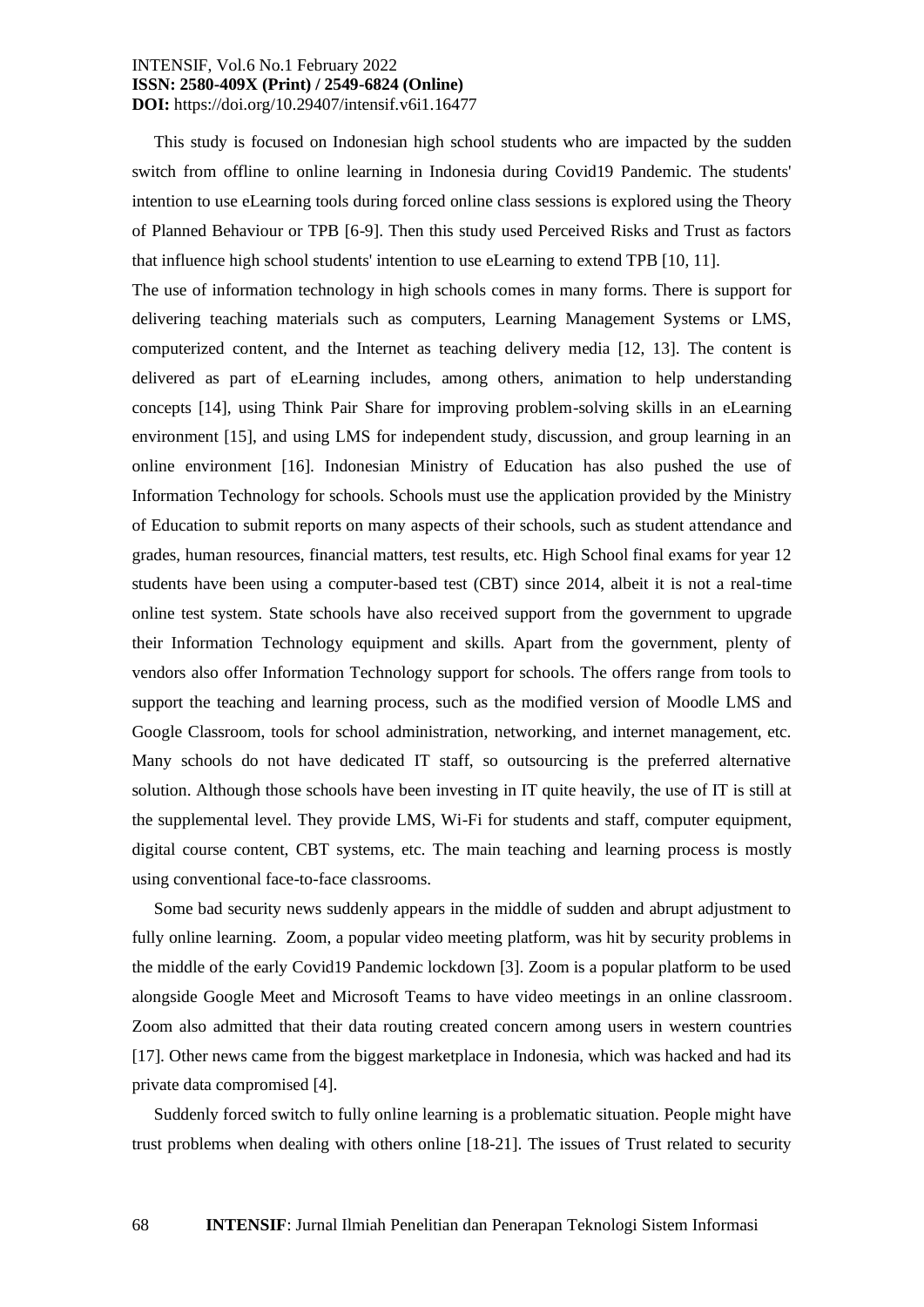concerns might influence students' perception toward using online learning. The condition is exacerbated by students' and teachers' inability to interact like pre-Covid19 Pandemic conditions directly. Online learning could make students feel isolated and lonely and affect their learning ability [22, 23]. Online classrooms cannot replace physical class, a form of social interaction [24, 25]. Social interaction in a physical setting is preferable and deemed better than social interaction in an online environment.

Many theoretical frameworks can be used to analyze the adoption of any technology, and it can be from different perspectives, namely individual, organizational, and interactive processes [26]. Most theories are based on either psychology or communication disciplines from the user's perspective. The psychological based idea that has been extensively used is in the form of Theory of Reasoned Action or TRA [27], Theory of Planned Behaviour or TPB [6, 8, 28], Technology Acceptance Model or TAM [29-32], and Unified Theory of Acceptance and Use of Technology or UTAUT [33, 34] among others.

Icek Ajzen developed the theory of Planned Behaviour or TPB to improve the Theory of Reasoned Action or TRA [6, 7, 27, 35]. The intention influences the behavior of an individual. The intention is influenced by Attitude Toward Behaviour, Subjective Norms, and Perceived Behavioural Control [6, 7, 28, 36, 37]. TPB has been used to predict and explain behavior in many settings [38]. TPB has been used and extended in various studies. Concerning computer usage behavior, TPB has been used to predict the adoption of eCommerce [38-42], to predict behavior in mobile viral marketing [43], adoption of e-Government [44], and even in education setting concerning eLearning [45-47].

Some TPB studies have also involved Trust and Risks [18, 21, 44, 48]. Trust is defined as a personality characteristic of an individual that influences interactions with online applications involving reliability and dependability [18]. Risk is defined as uncertain conditions associated with decision-making [44, 48-50]. Usage of any online application would increase if the application and organization behind the application could be trusted [20, 50-52]. The perceived risk would negatively influence the usage of any online applications [40, 50, 53, 54].

Based on the previously discussed literature, this study forms the following extension of TPB to explore the online learning experience of the respondents. This study uses perceived risks and Trust (toward application and organization) in addition to the original TPB.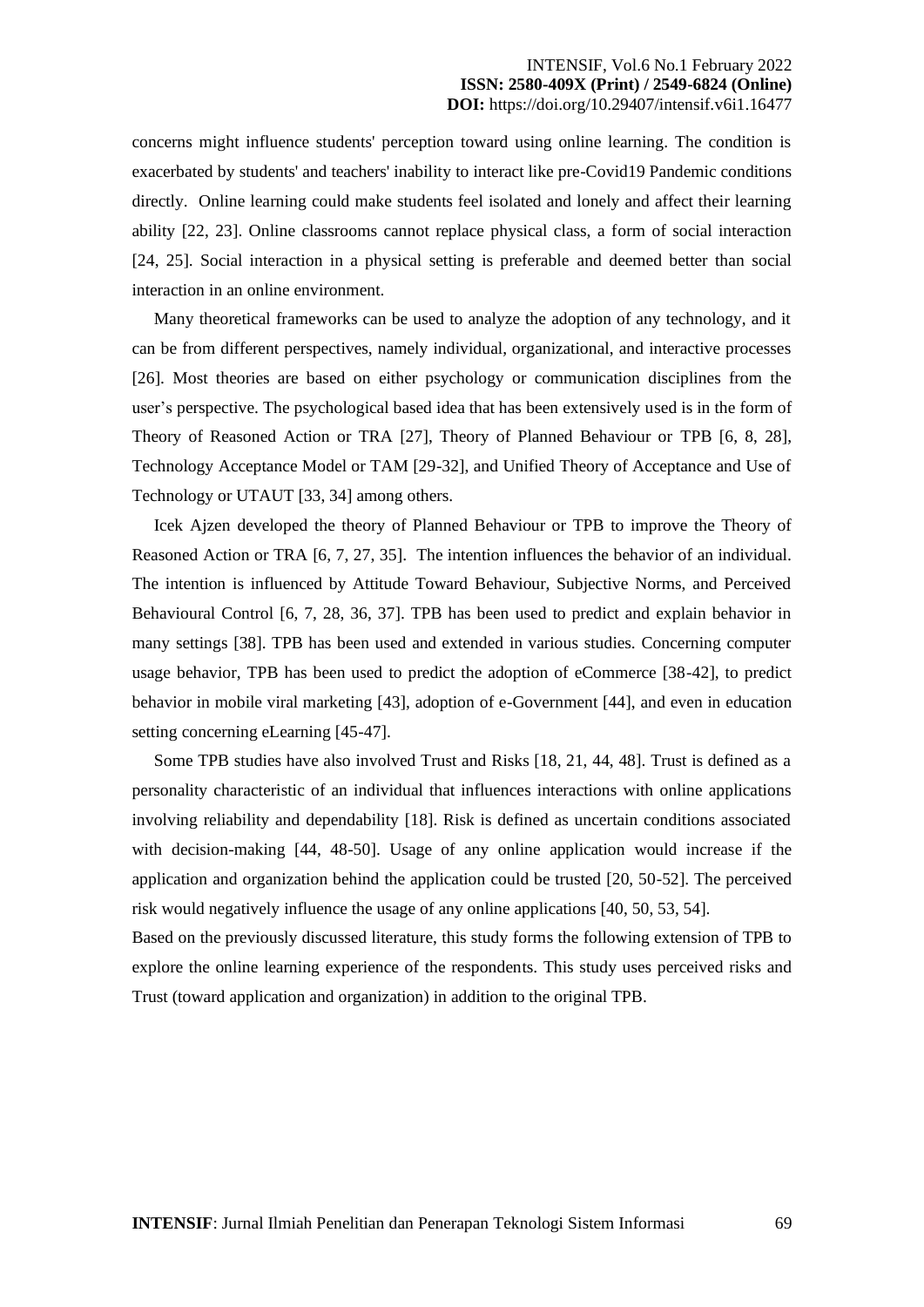

**Figure 1.** RESEARCH MODEL

The hypotheses were formed based on the proposed model. The first series of hypotheses are based on the TPB model [6-8, 28, 37], which are:

- *H1 Attitude Toward Behaviour would influence intention to use Online Learning*
- *H2 Subjective Norms would influence intention to use Online Learning*
- *H3 Perceived Behavioural Control would influence intention to use Online Learning*
- *H4 intention to use Online Learning would influence behavior (the actual use of Online Learning)*

The next series of hypotheses are formed to accommodate Perceived Risks' influence toward TPB. Risk Perception influences Attitude Toward Behaviour [40, 44, 48]. Risk Perception influences Attitude Toward Behaviour and Subjective Norms [44, 55] and Perceived Behavioural Control [44, 55]. In a typical TPB-based study, Perceived Risks do not directly influence intention. Some studies showed that Perceived Risk could affect intention directly [56, 57]. The higher the risks, the less likely an individual would intend to conduct a behavior. Based on those literature findings, the following hypotheses are formulated:

- *H5 Perceived Risks would influence Attitude Toward Behaviour*
- *H6 Perceived Risks would influence Subjective Norms*
- *H7 Perceived Risks would affect Perceived Behavioural Control*
- *H8 Perceived Risks would influence intention to use Online Learning*

The last series of hypotheses are developed to accommodate the influence of Trust toward TPB and Perceived Risks [21, 44, 48]. In this study, Trust is shown as two variables: Trust Toward Applications and Trust Toward Organisation. This study's two relevant components are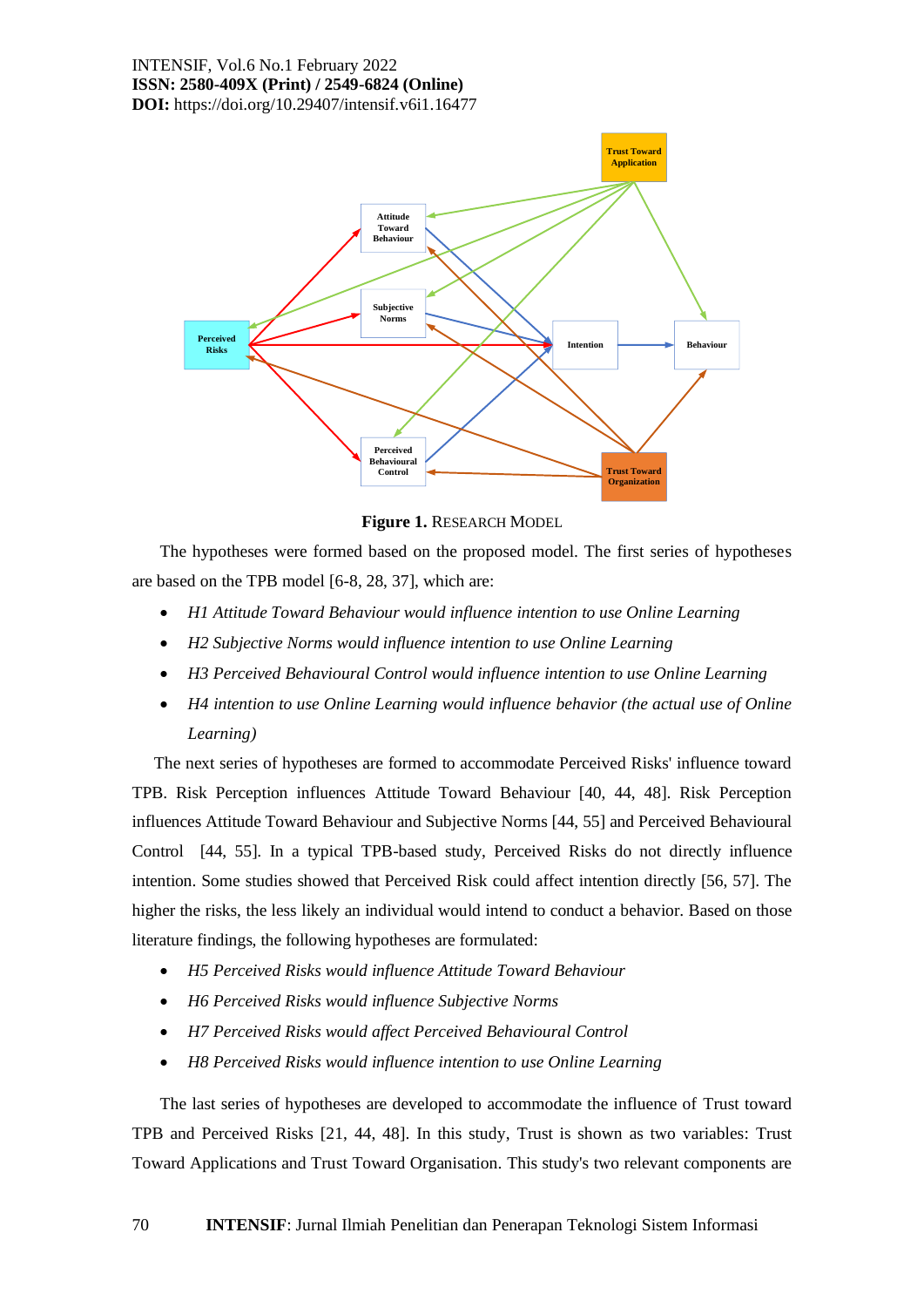the eLearning applications and the organization that managed the applications. Therefore, the users need to trust both the applications and the organization which drives them. Literature showed that Trust could influence many parts of TPB. Trust could influence Attitude Toward Behaviour, Subjective Norms, and Perceived Behavioural Control [44, 55, 58-60]. The latest version of TPB shows that behavior could be influenced by Actual Behavioural Control, which is defined as the extent to which an individual has the skills, resources, and other prerequisites needed to perform the behavior in question [8]. Trust could be seen as an Actual Behavioural Control that influences the actual behavior. Trust can also affect Perceived Risks. The bigger the Trust, the lower perceived risks [61]. Based on the literature, the following hypotheses are proposed:

- *H9 Trust Toward Application would influence Attitude Toward Behaviour*
- *H10 Trust Toward Application would influence Subjective Norms*
- *H11 Trust Toward Application would influence Perceived Behavioural Control*
- *H12 Trust Toward Application would influence Perceived Risks*
- *H13 Trust Toward Application would influence behavior (the actual use of Online Learning)*
- *H14 Trust Toward Organization would influence Attitude Toward Behaviour*
- *H15 Trust Toward Organization would influence Subjective Norms*
- *H16 Trust Toward Organization would influence Perceived Behavioural Control*
- *H17 Trust Toward Organization would influence Perceived Risks*
- *H18 Trust Toward Organization would influence behavior (the actual use of Online Learning)*

The following sections will discuss the research methods and explain the data collection and analysis. The following sections will contain the data analysis and result discussion. The last section is the conclusion of the study.

#### **II. RESEARCH METHOD**

This study uses a quantitative research approach. It involves three private high schools in Yogyakarta. Although the schools themselves are in Yogyakarta, their students come from many different places all over Indonesia. The combined total of students registered in 2020 is 1986. More than 50% of those students come from outside Yogyakarta. The author believes that the geographical origins of those students could represent the local condition all over Indonesia. The three schools used Google Classroom and Google Meet for delivering course materials, having video meetings, assignment delivery and submissions, and exams.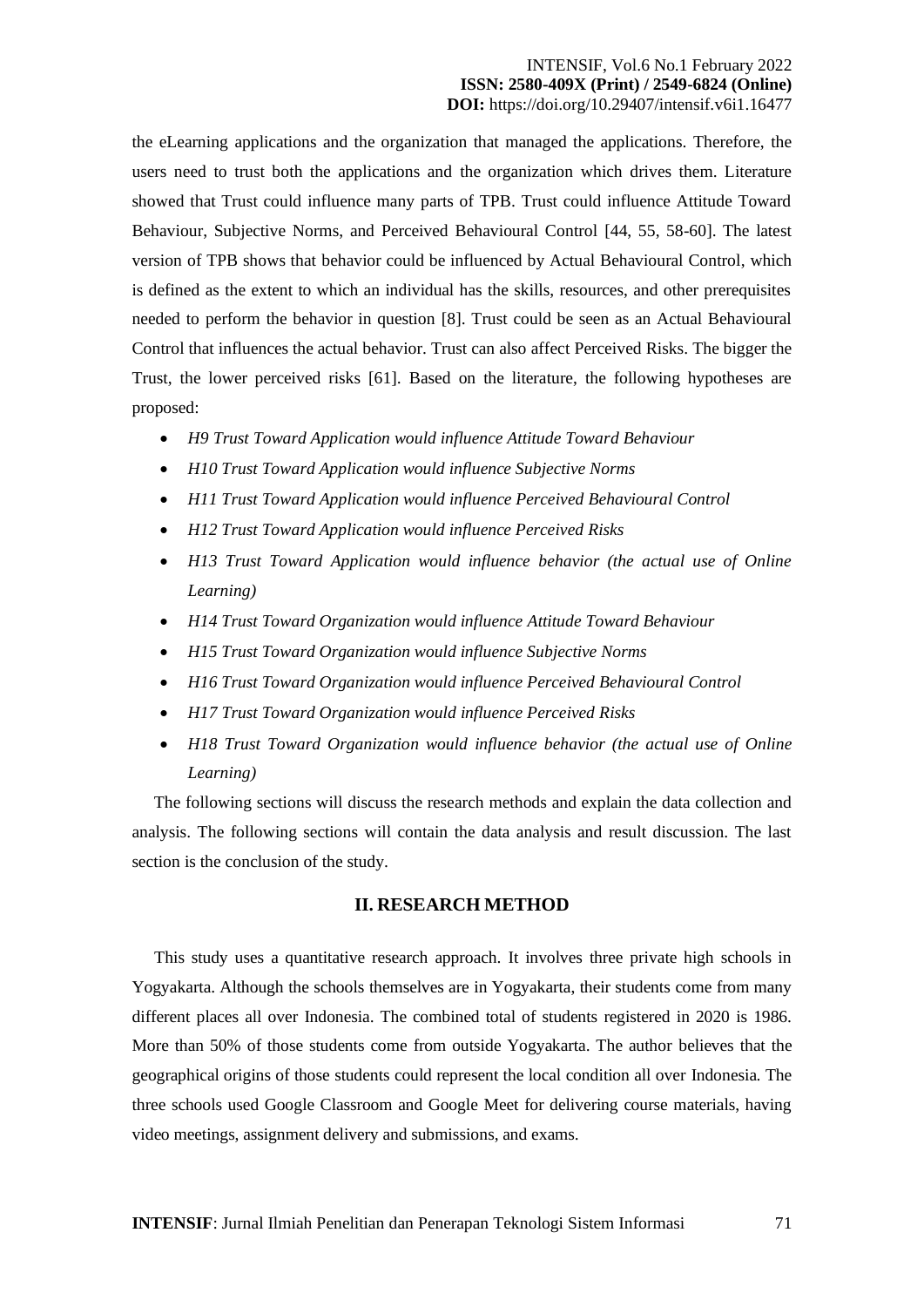We developed a questionnaire based on TPB, which measures Attitude Toward Behaviour, Subjective Norms, Perceived Behavioural Control, Intention, and Behaviour [6-8, 21, 38, 44, 62]. We also add questions to assess Perceived Risks [44, 61] and Trust, identified as Trust Toward Applications and Trust Toward Organization [21, 44, 48]. The questionnaire used a 7-point Likert Scale that strongly disagreed (1) to strongly agreed (7).

This study focuses on three private high schools in Yogyakarta Special Province (Yogyakarta in short), Indonesia. Yogyakarta is unique in the Indonesian education scheme. It has been known as the City of Students. Yogyakarta has more than 100 higher education institutions which are the highest in Indonesia. Yogyakarta also has more than 3000 schools catering from primary to high schools. Yogyakarta, as a small province, relies heavily on education and tourism. When Covid19 Pandemic forced all schools in Indonesia to close their campuses, many students were forced to conduct online learning from home. Many private schools in Indonesia admit students from all over Indonesia . Since the Covid19 Pandemic started, most of those students returned to their hometown and must participate from afar. We invited all the students to fill out online questionnaires using Google Forms. In the end, as many as 462 responses were received, or a 23.26% response rate. The students are in 24 different provinces all over Indonesia. The respondent's demographical data can be seen in table 1.

| <b>Criteria</b> | <b>Sub Criteria</b>         | <b>Amount</b> |
|-----------------|-----------------------------|---------------|
| Gender          | Male                        | 260           |
|                 | Female                      | 202           |
| Class           | Х                           | 262           |
|                 | XI                          | 143           |
|                 | XII                         | 57            |
| Program         | Science and Math            | 237           |
|                 | Social Science              | 154           |
|                 | <b>Culture and Language</b> | 71            |

|  | <b>Table 1. RESPONDENTS' PROFILE</b> |  |
|--|--------------------------------------|--|
|--|--------------------------------------|--|

We used a modified TPB questionnaire by adding three variables: Trust Toward Applications, Trust Toward Organization, and Perceived Risks. The electronic questionnaire was designed to prevent missing answers for mandatory questions; therefore, all 462 returned questionnaires are complete without any lost value. SEM PLS is used to analyze data. The data is analyzed using software SmartPLS version 3. As suggested by Hair et al., the data analysis steps were done [63].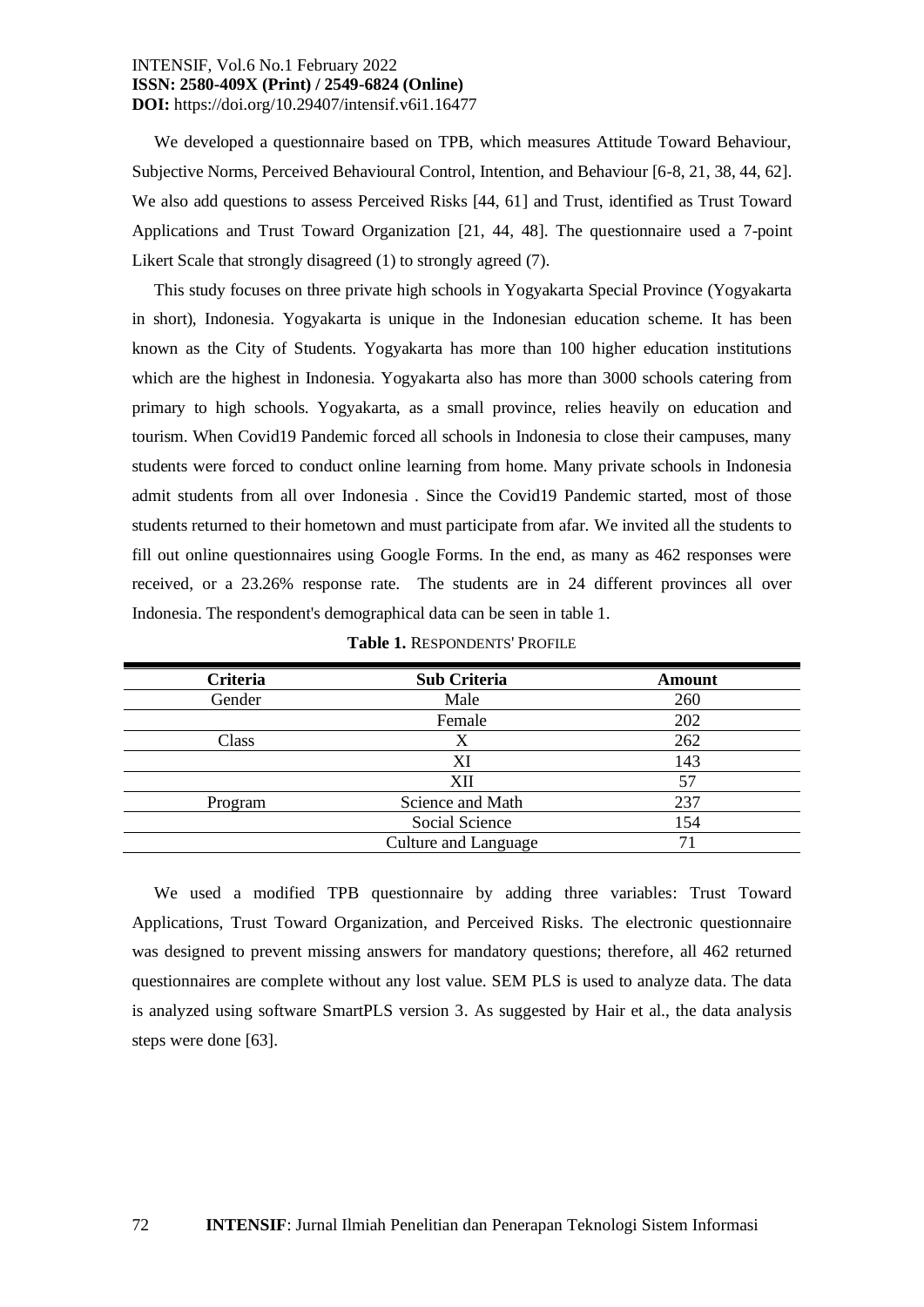#### **III. RESULT AND DISCUSSION**

Data analysis in SEM-PLS is started by testing the reliability of reflective indicators using PLS Algorithm in SmartPLS version 3 [63-66]. To be considered reliable, an indicator should have an outer loading value above 0.7 [65]. One indicator for Attitude Toward Behaviours, four indicators for Behaviours, and two indicators for Perceived Behavioural Control have to be dropped. Another test confirmed that all the remaining indicators are deemed reliable.

The next step is to test internal consistency reliability, convergent validity, and discriminant validity [65]. In SmartPLS version 3, the result can be found in Construct Reliability and Validity and Discriminant Validity [66]. Internal consistency reliability should be above 0.7, Convergent Validity (Average Variance Extracted or AVE) should be above 0.5, and Heterotrait-Monotrait (HTMT) values should be below 0.85 [65]. All constructs in this study satisfy those criteria.

Lastly, the structural model is tested for collinearity. The result can be found in Collinearity Statistics (VIF) as Inner VIF Values report. The VIF value should be below 5 [63, 65]. All VIF values are below five; therefore, there are no collinearity issues in the structural model.

Looking at the result of the initial data analysis, it could be confirmed that the research model proposed is sound. All indicators have been tested, and only reliable indicators are used [63-66]. All constructs are valid and dependable (both discriminant and convergent validity).

Having reliability and validity of both indicators and constructs and confirming the absence of collinearity issues in the structural model, the next step is to test hypotheses. Hypotheses testing utilizes the Bootstrap facility within SmartPLS version 3 [66]. The result can be found in Path Coefficient Report, as seen in Figure 2.

|                |                                                                | <b>Original</b><br>Sample<br>$ (\mathbf{O}) $ | <b>Sample</b><br>Mean (M) | <b>Standard</b><br><b>Deviation</b><br>(STDEV) | <b>T</b> Statistics<br>( O/STDEV ) | <b>P</b> Values |
|----------------|----------------------------------------------------------------|-----------------------------------------------|---------------------------|------------------------------------------------|------------------------------------|-----------------|
| H1             | Attitude Toward Behaviour -> Intention                         | 0.135                                         | 0.136                     | 0.058                                          | 2.332                              | 0.020           |
| H2             | Subjective Norms -> Intention                                  | 0.421                                         | 0.421                     | 0.052                                          | 8.067                              | 0.000           |
| H <sub>3</sub> | Perceived Behavioural Control -> Intention                     | 0.258                                         | 0.258                     | 0.047                                          | 5.495                              | 0.000           |
| H <sub>4</sub> | Intention -> Behaviour                                         | 0.481                                         | 0.478                     | 0.047                                          | 10.305                             | 0.000           |
| H <sub>5</sub> | Perceived Risks -> Attitude Toward Behaviour                   | $-0.003$                                      | $-0.003$                  | 0.042                                          | 0.065                              | 0.948           |
| H <sub>6</sub> | Perceived Risks -> Subjective Norms                            | 0.173                                         | 0.173                     | 0.046                                          | 3.785                              | 0.000           |
| H7             | Perceived Risks -> Perceived Behavioural Control               | 0.099                                         | 0.100                     | 0.046                                          | 2.148                              | 0.032           |
| H <sub>8</sub> | Perceived Risks -> Intention                                   | 0.075                                         | 0.074                     | 0.033                                          | 2.291                              | 0.022           |
| H <sub>9</sub> | Trust Toward Applications -> Attitude Toward Behaviour         | 0.348                                         | 0.347                     | 0.063                                          | 5.544                              | 0.000           |
|                | H10 Trust Toward Applications -> Subjective Norms              | 0.402                                         | 0.402                     | 0.062                                          | 6.445                              | 0.000           |
|                | H11 Trust Toward Applications -> Perceived Behavioural Control | 0.374                                         | 0.374                     | 0.049                                          | 7.567                              | 0.000           |
|                | H12 Trust Toward Applications -> Perceived Risks               | $-0.287$                                      | $-0.291$                  | 0.060                                          | 4.765                              | 0.000           |
|                | H13 Trust Toward Applications -> Behaviour                     | 0.093                                         | 0.097                     | 0.045                                          | 2.074                              | 0.038           |
|                | H14 Trust Toward Organisations -> Attitude Toward Behaviour    | 0.415                                         | 0.418                     | 0.060                                          | 6.883                              | 0.000           |
|                | H15 Trust Toward Organisations -> Subjective Norms             | 0.210                                         | 0.211                     | 0.059                                          | 3.532                              | 0.000           |
|                | H16 Trust Toward Organisations -> Perceived Behavioural Contro | 0.368                                         | 0.370                     | 0.047                                          | 7.781                              | 0.000           |
|                | H17 Trust Toward Organisations -> Perceived Risks              | 0.058                                         | 0.062                     | 0.060                                          | 0.971                              | 0.332           |
|                | H18 Trust Toward Organisations -> Behaviour                    | 0.262                                         | 0.261                     | 0.048                                          | 5.424                              | 0.000           |

**Figure 2.** HYPOTHESES TESTING RESULT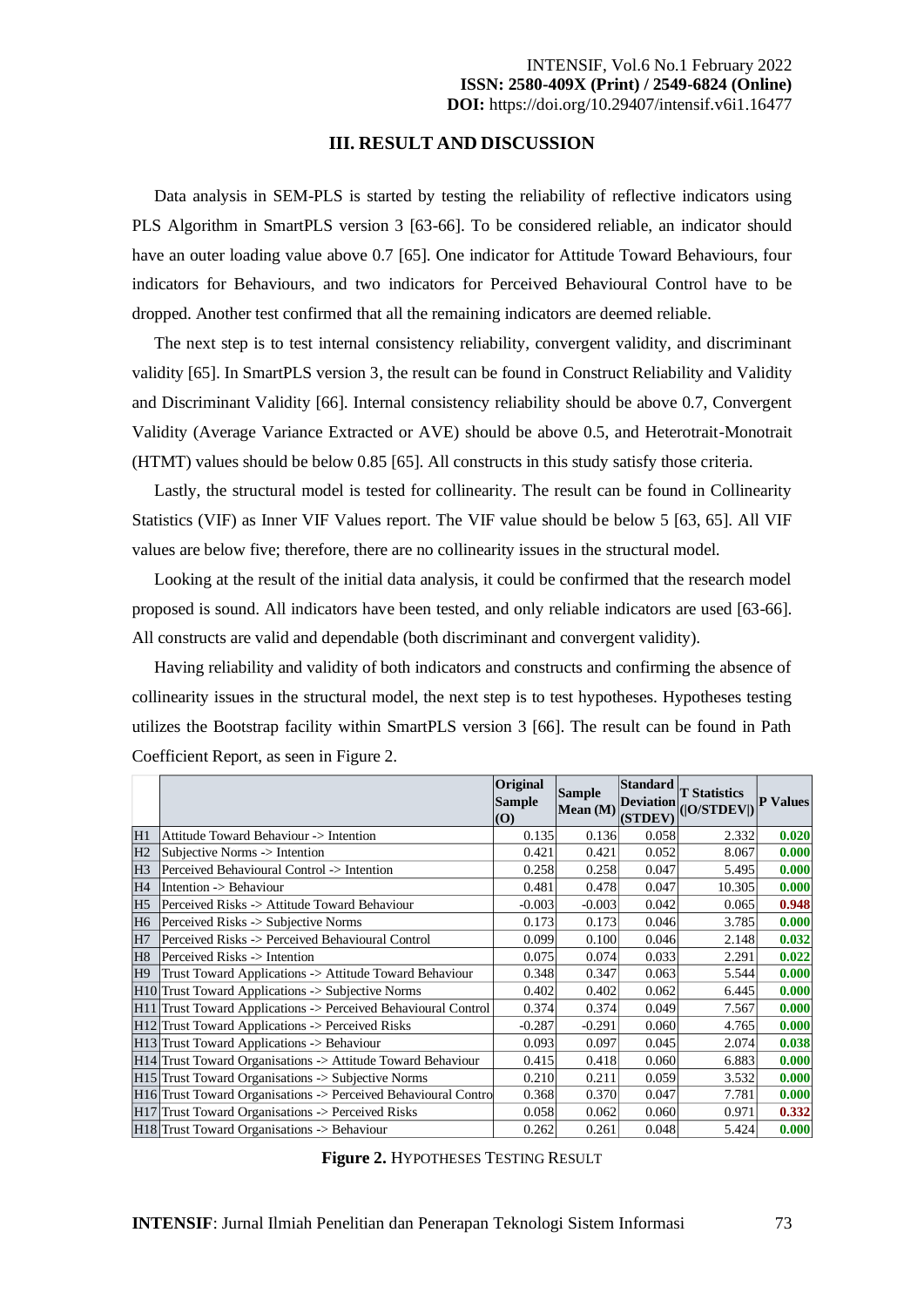A hypothesis is supported if the T Statistics value is more significant than 1.64 (two-tailed test) and P values are less than 0.05 [63-66]. Based on the hypotheses testing, hypotheses H5 and H17 are not supported by data analysis results. Perceived risks of using eLearning are not influencing attitude towards using eLearning [10, 44, 67]. Trust toward organizations is not controlling perceived risks [10, 52, 68-70]. Data analysis results support all other hypotheses. The model's explanatory power can be seen in  $\mathbb{R}^2$  values in table 2 below [63, 65, 66].

|                                  | <b>R</b> Square | <b>R</b> Square Adjusted |
|----------------------------------|-----------------|--------------------------|
| <b>Attitude Toward Behaviour</b> | 0.462           | 0.459                    |
| <b>Behaviour</b>                 | 0.486           | 0.483                    |
| Intention                        | 0.539           | 0.533                    |
| Perceived Behavioural Control    | 0.419           | 0.415                    |
| Perceived Risks                  | 0.066           | 0.062                    |
| Subjective Norms                 | 0.291           | 0.286                    |

|  | <b>Table 2. R SQUARED</b> |
|--|---------------------------|
|--|---------------------------|

Blindfolding and PLS Predict procedures assess the model's predictive relevance. [63, 65, 66]. All endogenous constructs have  $Q^2$  values bigger than 0, supporting the model's predictive relevance. PLS Predict confirms the model's predictive power compared to naïve prediction [63, 65]. All  $Q^2$  Predict values are larger than 0, indicating the model is better than simple prediction. The result of the data analysis will be discussed in the next section.

Based on the hypotheses testing's results, this study confirmed the availability of TPB to explain the forced use of online learning under the Covid19 Pandemic. Hypotheses testing ensures that intention to use online learning is influenced by Attitude Toward Behaviour, Subjective Norms, and Perceived Behavioural Control [6-8, 28, 37]. The intention is also confirmed to influence behavior using Online Learning [6-8, 28, 37].

Other results confirmed Perceived Risks' influence on Subjective Norm, Perceived Behaviour Control, and Intention to use Online Learning [44, 55]. Perceived Risks is not influencing Attitude Toward Behaviour in this study. Attitude Toward behavior is the value of behavior perceived by an individual [6-8]. Perceived Risks are not influencing the importance of conducting Online Learning. The respondents saw performing Online Learning as a positive behavior even with some risks that might threaten security.

Both Trust Toward Application and Trust Toward Organisation influence is quite similar. Both Trust Toward Application and Trust Toward Organisation influencing Attitude Toward Behaviour, Subjective Norms, and Perceived Behavioural Control. The findings confirmed previous studies [44, 55, 58-60]. The influence of Trust toward Behaviour confirms our hypotheses that Trust acts as Actual Behaviour Control, which influences Behaviour and Perceived Behavioural Control [8].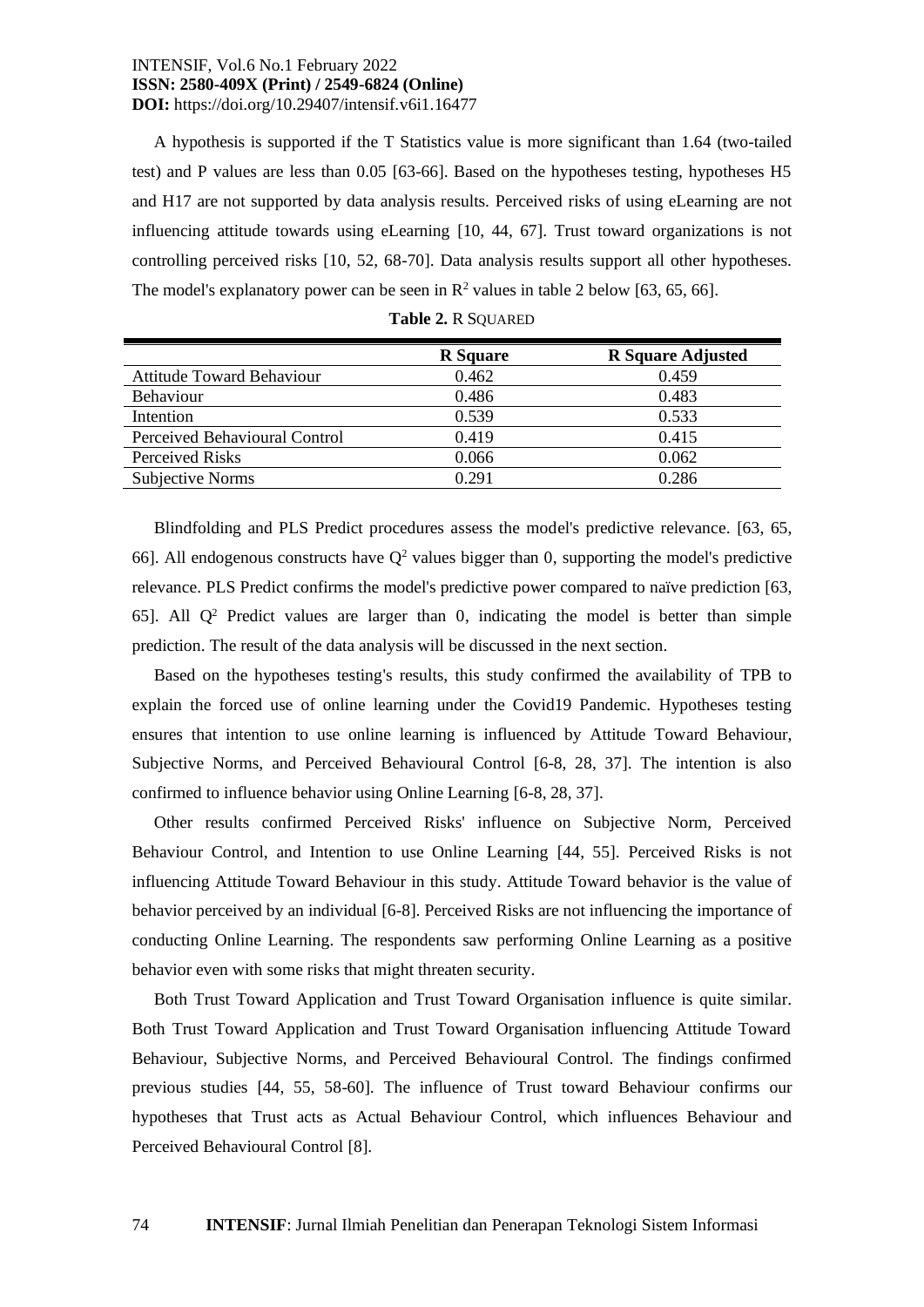Trust Toward organization is not influencing Perceived Risks. It seemed that the respondents believed that the Perceived Risks were on the application's side rather than on the Organisation's side. [21, 44, 48]. The application, Google Classroom and Google meet, is outside the organization's control; therefore, the respondents did not see the organization as a risk factor.





**Figure 3.** THE FINDINGS

As seen in Figure 3, the study results confirm that TPB can explain the use of Online Learning by three high school students. The use of Online learning is influenced by intention to use Online Learning. The intention to use Online Learning is influenced by Attitude Toward using Online Learning, Subjective Norms, and Perceived Behavioural Control. This study also confirms that perceived risks influence subjective norms, Perceived Behavioural Control, and Intention to use Online Learning. This study is also approved that Trust Toward Organisation and Trust Toward Application influence Attitude Toward using Online Learning and Subjective Norms. At the same time, both Trust Toward Organisation and Trust Toward Application act as Actual Behavioural Control, which influences both behavior (using Online Learning) and Perceived Behavioural Control. The implications of this study are Trust Toward Organizations and Application is a significant influence toward the use of eLearning. Therefore schools management needs to ensure the security of eLearning is maintained. The school management also needs to select secure eLearning applications since it influences students' perceived risks.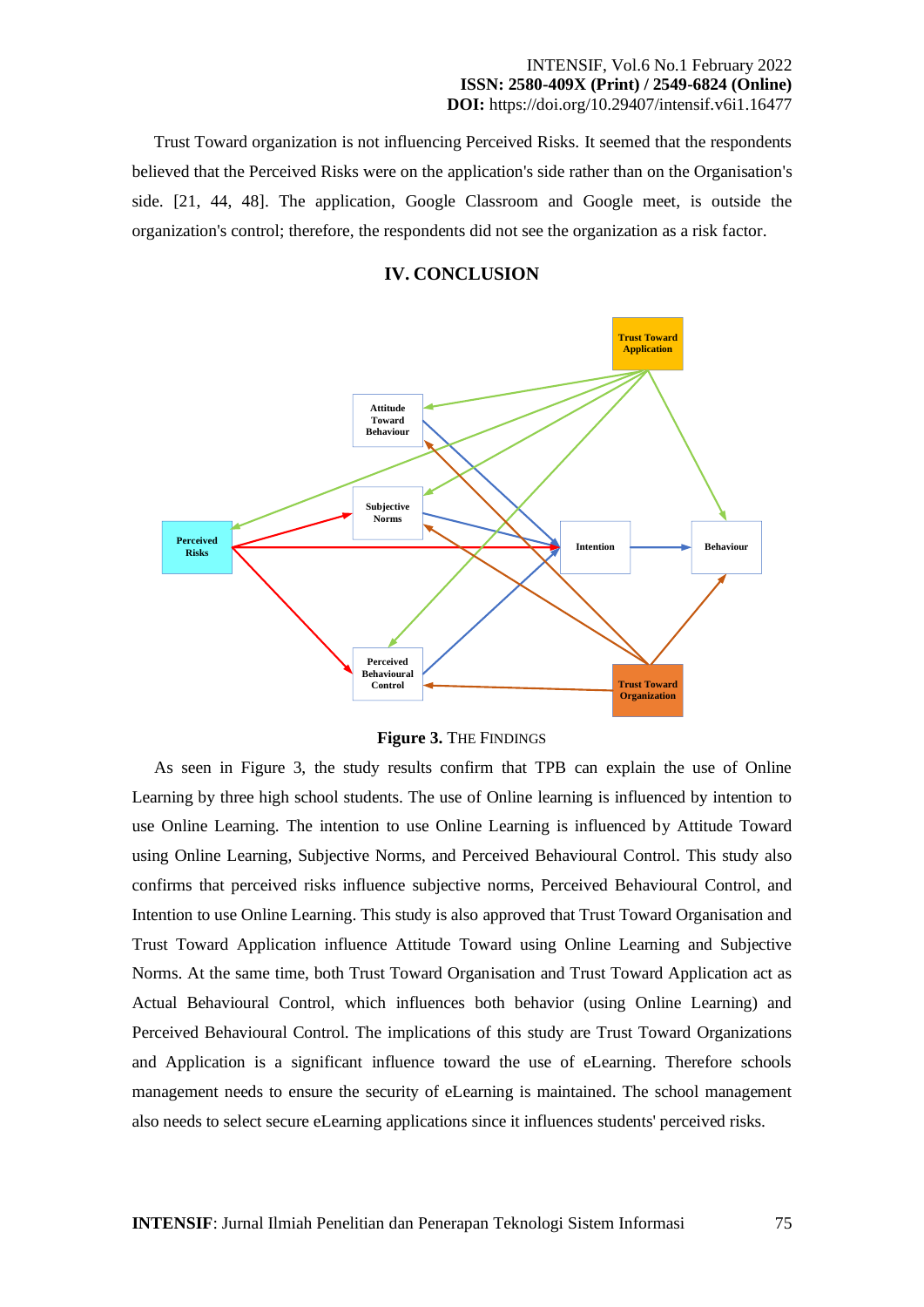Although this study only involved students from three private high schools in Yogyakarta, we believe that the result could be an indication that represents Indonesia. More than 50% of those three private high schools students come from outside Yogyakarta Province. Our survey confirmed that the respondents come from 24 provinces. Their local conditions are deemed sufficient to represent Indonesian high school students. Future research may need to include schools situated in the area where IT infrastructure is not ideal to see the impact on students' attitudes. Another area of exploration is the teachers and schools' administration staff. Online working might affect eLearning.

#### **REFERENCES**

- [1] Y. N. Lee. "The pandemic could leave Indonesia's 69 million students further behind their global peers." https://www.cnbc.com/2020/08/26/coronavirus-pandemic-couldleave-indonesian-students-further-behind-peers.html (accessed February 1st, 2021, 2021).
- [2] G. N. Adi and A. Rochman, "Regions close schools, cancel public events because of COVID-19," in The Jakarta Post, ed. Jakarta, 2020. [Online]. Available: https://www.thejakartapost.com/news/2021/01/13/japan-set-to-expand-state-ofemergency-public-cools-to-olympics.html
- [3] C. Osborne. "Zoom security: Your meetings will be safe and secure if you do these 10 things." ZDNet. https://www.zdnet.com/article/make-sure-your-zoom-meetings-are-safeby-doing-these-10-things/ (accessed November 27th, 2020).
- [4] R. Fachriansyah. "Data breach jeopardizes more than 15 million Tokopedia users, report finds." https://www.thejakartapost.com/news/2020/05/03/data-breach-jeopardizes-morethan-15-million-tokopedia-users-report-finds.html (accessed November 27th, 2020).
- [5] Mailizar, A. Almanthari, S. Maulina, and S. Bruce, "Secondary School Mathematics Teachers' Views on E-learning Implementation Barriers during the COVID-19 Pandemic: The Case of Indonesia," EURASIA Journal of Mathematics, Science and Technology Education, vol. 16, no. 7, 2020, doi: 10.29333/ejmste/8240.
- [6] I. Ajzen, "The Theory of Planned Behavior," Organizational Behavior and Human Decision Processes, vol. 50, no. 2, pp. 179-211, 1991, doi: 10.1016/0749- 5978(91)90020-T.
- [7] D. Hrubes, I. Ajzen, and J. Daigle, "Predicting Hunting Intentions and Behavior: An Application of The Theory of Planned Behavior," Leisure Sciences, vol. 23, no. 3, pp. 165-178, 2001, doi: 10.1080/014904001316896855.
- [8] I. Ajzen, Attitudes, personality, and behavior, 2nd ed. Milton-Keynes: Open University Press / McGraw-Hill, 2005.
- [9] M. T. Rajeh et al., "Students' satisfaction and continued intention toward e-learning: a theory-based study," Medical Education Online, vol. 26, no. 1, pp. 1-8, 2021, doi: 10.1080/10872981.2021.1961348.
- [10] J. Ejdys, R. Ginevicius, Z. Rozsa, and K. Janoskova, "The Role of Perceived Risk and Security Level in Building Trust in E-Government Solutions," E+M Ekonomie a Management, vol. 22, no. 3, pp. 220-235, 2019, doi: 10.15240/tul/001/2019-3-014.
- [11] E. H. Redda, "Attitudes towards Online Shopping: Application of the Theory of Planned Behaviour," ACTA UNIVERSITATIS DANUBIUS, vol. 15, no. 2, pp. 148-159, 2019. [Online]. Available: http://journals.univdanubius.ro/index.php/oeconomica/article/view/5290.
- [12] N. Hidayati and A. I. Wuryandari, "Media Designfor Learning Indonesian in Junior High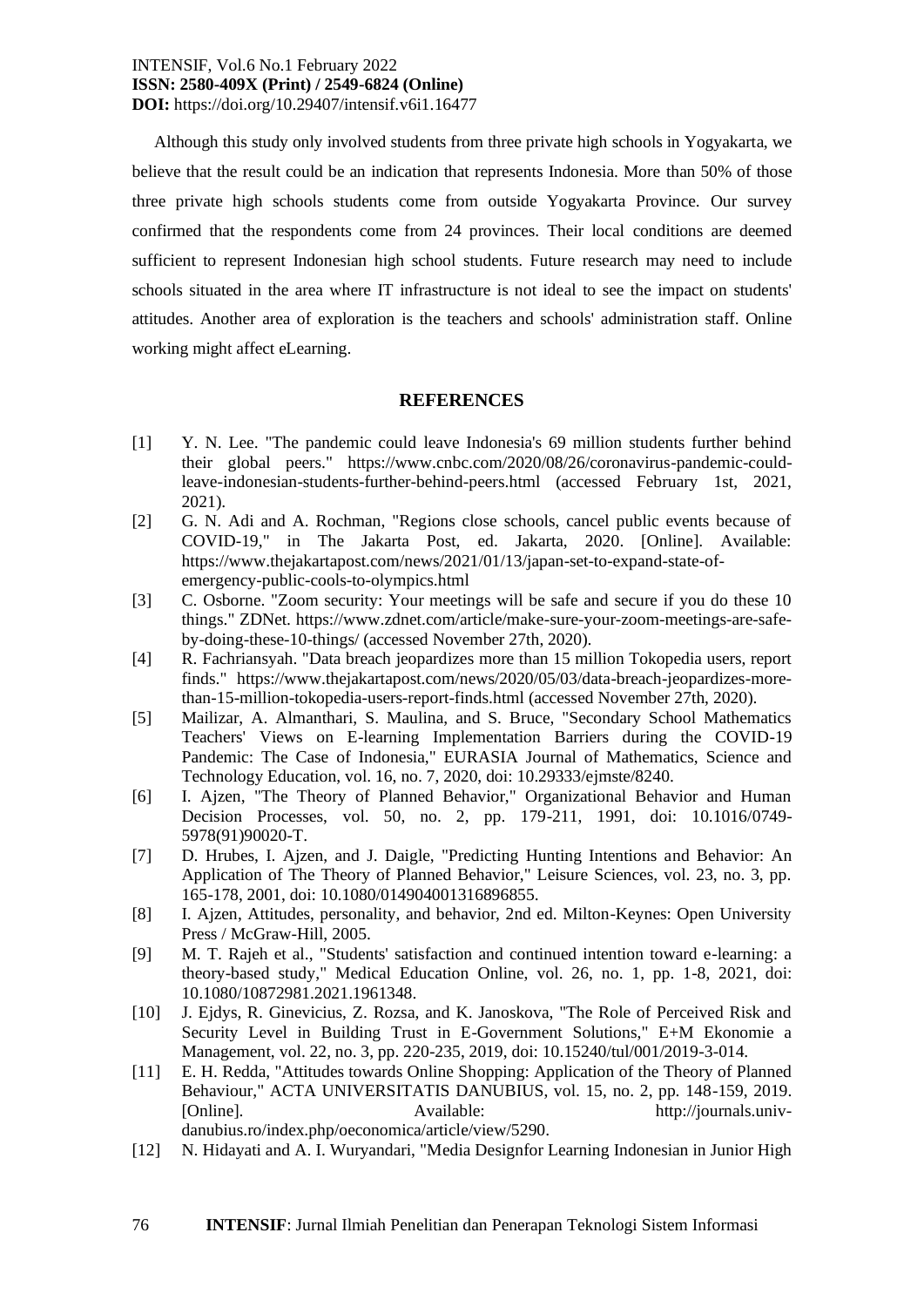School Level," Procedia - Social and Behavioral Sciences, vol. 67, pp. 490-499, 2012, doi: 10.1016/j.sbspro.2012.11.354.

- [13] M. B. Triyono, "The Indicators of Instructional Design for E-learning in Indonesian Vocational High Schools," Procedia - Social and Behavioral Sciences, vol. 204, pp. 54- 61, 2015, doi: 10.1016/j.sbspro.2015.08.109.
- [14] D. Rohendi, "Developing E-Learning Based on Animation Content for Improving Mathematical Connection Abilities in High School Students," International Journal of Computer Science Issues, vol. 9, no. 4, 2012. [Online]. Available: https://www.ijcsi.org/papers/IJCSI-9-4-1-1-5.pdf.
- [15] E. Sugiharti and A. Suyitno, "Improving the problem-solving ability of Senior high school students through the application of tps based on E-learning in mathematics lesson (Case Study on Students at Semarang - Indonesia)," International Journal of Education and Research, vol. 3, no. 2, pp. 381-392, 2015. [Online]. Available: http://ijern.com/journal/2015/February-2015/31.pdf.
- [16] S. Fayanto, M. Y. R. T. Kawuri, A. Jufriansyah, D. D. Setiamukti, and D. Sulisworo, "Implementation E-Learning Based Moodle on Physics Learning in Senior High School," Indonesian Journal of Science and Education, vol. 3, no. 2, pp. 93-102, 2019, doi: 10.31002/ijose.v3i2.1178.
- [17] C. Wood. "Zoom admits calls got 'mistakenly' routed through China." Business Insider. https://www.businessinsider.com/china-zoom-data-2020-4?r=US&IR=T (accessed December 21st, 2020).
- [18] K. Chopra and W. A. Wallace, "Trust in Electronic Environments " in The 36th Hawaii International Conference on System Sciences, Hawaii, 2003, pp. 1-10.
- [19] S. Bhalla, "Demystifying the Key Antecedents of Consumer Trust in Online Shopping and Testing the Mediating Role of Consumer Trust: An Empirical Study†," The IUP Journal of Marketing Management, vol. 19, no. 1, 2020. [Online]. Available: https://www.questia.com/library/journal/1P4-2426140659/demystifying-the-keyantecedents-of-consumer-trust.
- [20] J. Ejdys, "Building technology trust in ICT application at a university," International Journal of Emerging Markets, vol. 13, no. 5, pp. 980-997, 2018, doi: 10.1108/IJoEM-07- 2017-023.
- [21] S. U. Rehman, A. Bhatti, R. Mohamed, and H. Ayoup, "The moderating role of trust and commitment between consumer purchase intention and online shopping behavior in the context of Pakistan," Journal of Global Entrepreneurship Research, vol. 9, no. 43, 2019, doi: 10.1186/s40497-019-0166-2.
- [22] F. Bouilheres, H. Le Le Thi Viet, S. McDonald, C. Nkhoma, and L. Jandug-Montera, "Defining student learning experience through blended learning," (in English), Education and Information Technologies, vol. 25, no. 4, pp. 3049-3069, Jul 2020
- 2020-07-06 2020, doi: 10.1007/s10639-020-10100-y.
- [23] L. Y. Muilenburg and Z. L. Berge, "Student barriers to online learning: A factor analytic study," Distance Education, vol. 26, no. 1, pp. 29-48, 2007, doi: 10.1080/01587910500081269.
- [24] P.-S. D. Chen, A. D. Lambert, and K. R. Guidry, "Engaging online learners: The impact of Web-based learning technology on college student engagement," Computers & Education, vol. 54, no. 4, pp. 1222-1232, 2010, doi: 10.1016/j.compedu.2009.11.008.
- [25] R. Sanders, "The "Imponderable Bloom": Reconsidering the Role of Technology in Education," Innovate: Journal of Online Education, vol. 2, no. 6, 2006. [Online]. Available: https://www.learntechlib.org/p/104331/.
- [26] C. Slappendel, "Perspectives on Innovation in Organizations," Organization Studies, vol. 17, no. 1, pp. 107-129, 1996, doi: 10.1177/017084069601700105.
- [27] M. Fishbein and I. Ajzen, Belief, Attitude, Intention, and Behavior: An Introduction to Theory and Research. Reading, MA: Addison-Wesley, 1975.
- [28] I. Ajzen, Attitudes, Personality, and Behavior. Milton-Keynes: Open University Press,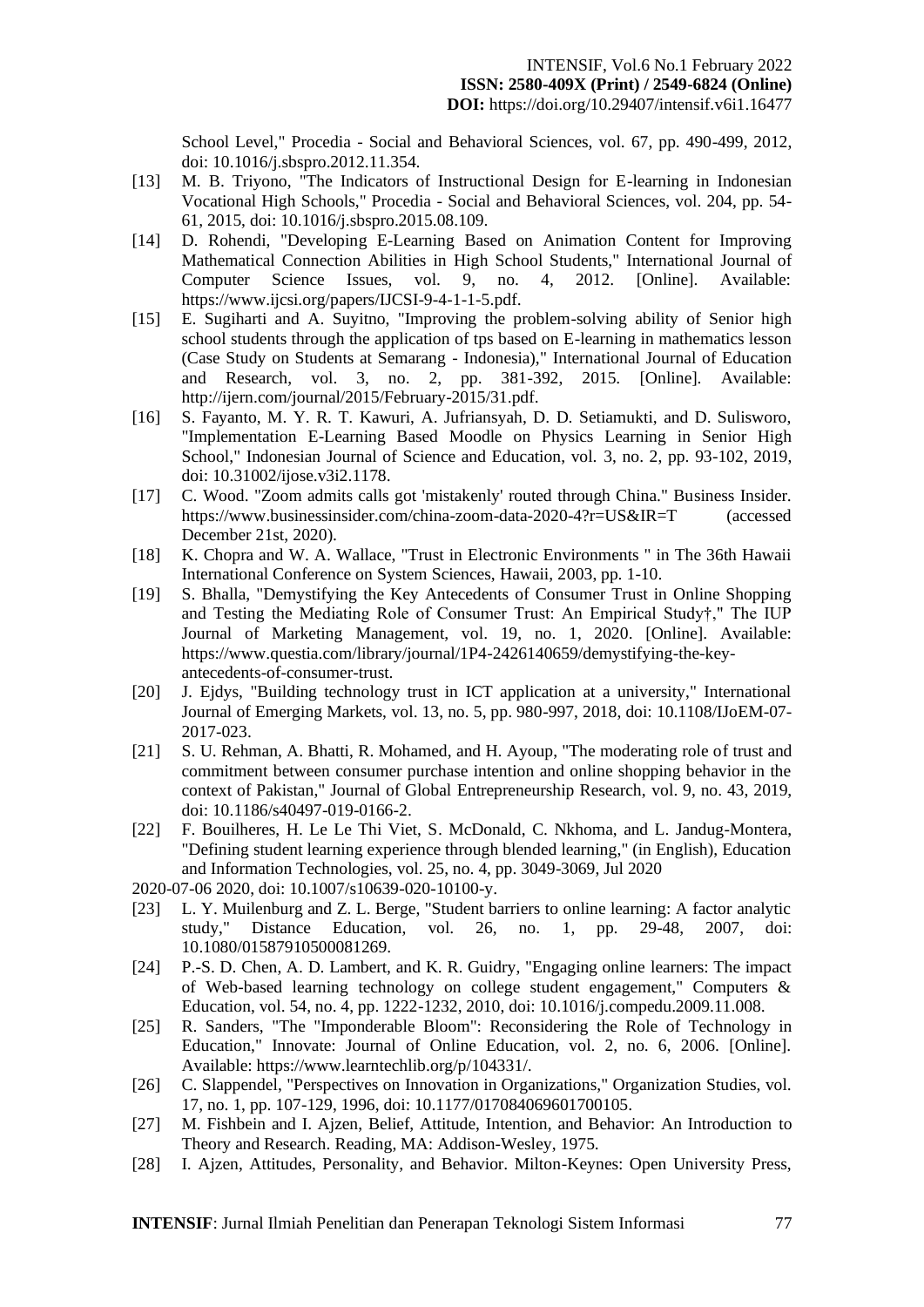#### INTENSIF, Vol.6 No.1 February 2022

## **ISSN: 2580-409X (Print) / 2549-6824 (Online)**

**DOI:** https://doi.org/10.29407/intensif.v6i1.16477

1988.

- [29] F. D. Davis, "Perceived Usefulness, Perceived Ease of Use, and User Acceptance of Information Technology," MIS Quarterly, vol. 13, no. 3, pp. 319 - 340, 1989, doi: 10.2307/249008.
- [30] F. D. Davis, "User Acceptance of Information Technology: System Characteristics, User Perceptions, and Behavioral Impacts," International Journal Man-Machine Studies, vol. 38, no. 3, pp. 475-487, 1993, doi: 10.1006/imms.1993.1022.
- [31] F. D. Davis, R. P. Bagozzi, and P. R. Warshaw, "User Acceptance of Computer Technology: A Comparison of Two Theoretical Models," Management Science, vol. 35, no. 8, pp. 982-1003, 1989, doi: 10.1287/mnsc.35.8.982.
- [32] F. D. Davis and V. Venkatesh, "A Critical Assessment of Potential Measurement Biases in The Technology Acceptance Model: Three Experiments," International Journal Human-Computer Studies, vol. 45, no. 1, pp. 19-45, 1996, doi: 10.1006/ijhc.1996.0040.
- [33] V. Venkatesh, M. G. Morris, G. B. Davis, and F. D. Davis, "User Acceptance of Information Technology: Toward a Unified View," MIS Quarterly, vol. 27, no. 3, pp. 425-478, 2003, doi: 10.2307/30036540.
- [34] V. Venkatesh, J. Y. L. Thong, and X. Xu, "Consumer Acceptance and Use of Information Technology: Extending the Unified Theory of Acceptance and Use of Technology," MIS Quarterly, vol. 36, no. 1, pp. 157-178, 2012, doi: 10.2307/41410412.
- [35] M.-H. Hsu and C.-M. Chiu, "Predicting electronic service continuance with a decomposed theory of planned behavior," Behaviour & Information Technology, vol. 23, no. 5, pp. 359–373, 2004, doi: 10.1080/01449290410001669969.
- [36] I. Aizen and M. Fishbein, Understanding attitudes and predicting social behavior. Englewood Cliffs, NJ: Prentice-Hall, 1980.
- [37] D. E. Schifter and I. Ajzen, "Intention, perceived control, and weight loss: An application of the theory of planned behavior," Journal of Personality and Social Psychology, vol. 49, no. 3, pp. 843–851, 1985, doi: 10.1037/0022-3514.49.3.843.
- [38] P. A. Pavlou and M. Fygenson, "Understanding and predicting Electronic Commerce adoption: an extension of the Theory of Planned Behavior," MIS Quarterly, vol. 30, no. 1, pp. 115-143, 2006, doi: 10.2307/25148720.
- [39] T. S. H. Teo and J. Liu, "Consumer trust in e-commerce in the United States, Singapore, and China," Omega, vol. 35, no. 1, pp. 22-38, 2007, doi: 10.1016/j.omega.2005.02.001.
- [40] A. Herrero and H. S. Martín, "Effects of the risk sources and user involvement on ecommerce adoption: application to tourist services," Journal of Risk Research, vol. 15, no. 7, pp. 841–855, 2012, doi: 10.1080/13669877.2012.666758.
- [41] I. M. Alharbi, S. Zyngier, and C. Hodkinson, "Privacy by design and customers' perceived privacy and security concerns in the success of e-commerce," Journal of Enterprise Information Management, vol. 26, no. 6, pp. 702-718, 2013, doi: 10.1108/JEIM-07-2013-0039.
- [42] H. O. Awa, O. U. Ojiabo, and B. C. Emecheta, "Integrating TAM, TPB and TOE frameworks and expanding their characteristic constructs for e-commerce adoption by SMEs," Journal of Science & Technology Policy Management, vol. 6, no. 1, pp. 76-94, 2015, doi: 10.1108/JSTPM-04-2014-0012.
- [43] H. C. Yang and L. Zhou, "Extending TPB and TAM to mobile viral marketing: An exploratory study on American young consumers' mobile viral marketing attitude, intent, and behavior," Journal of Targeting, Measurement and Analysis for Marketing, vol. 19, pp. 85-98, 2011, doi: 10.1057/jt.2011.11.
- [44] Q. Xie, W. Song, X. Peng, and M. Shabbir, "Predictors for e-government adoption: integrating TAM, TPB, trust and perceived risk," The Electronic Library, vol. 35, no. 1, pp. 2-20, 2017, doi: 10.1108/EL-08-2015-0141.
- [45] E. W. L. Cheng, "Choosing between the theory of planned behavior (TPB) and the technology acceptance model (TAM)," Educational Technology Research and Development, vol. 67, pp. 21-37, 2019, doi: 10.1007/s11423-018-9598-6.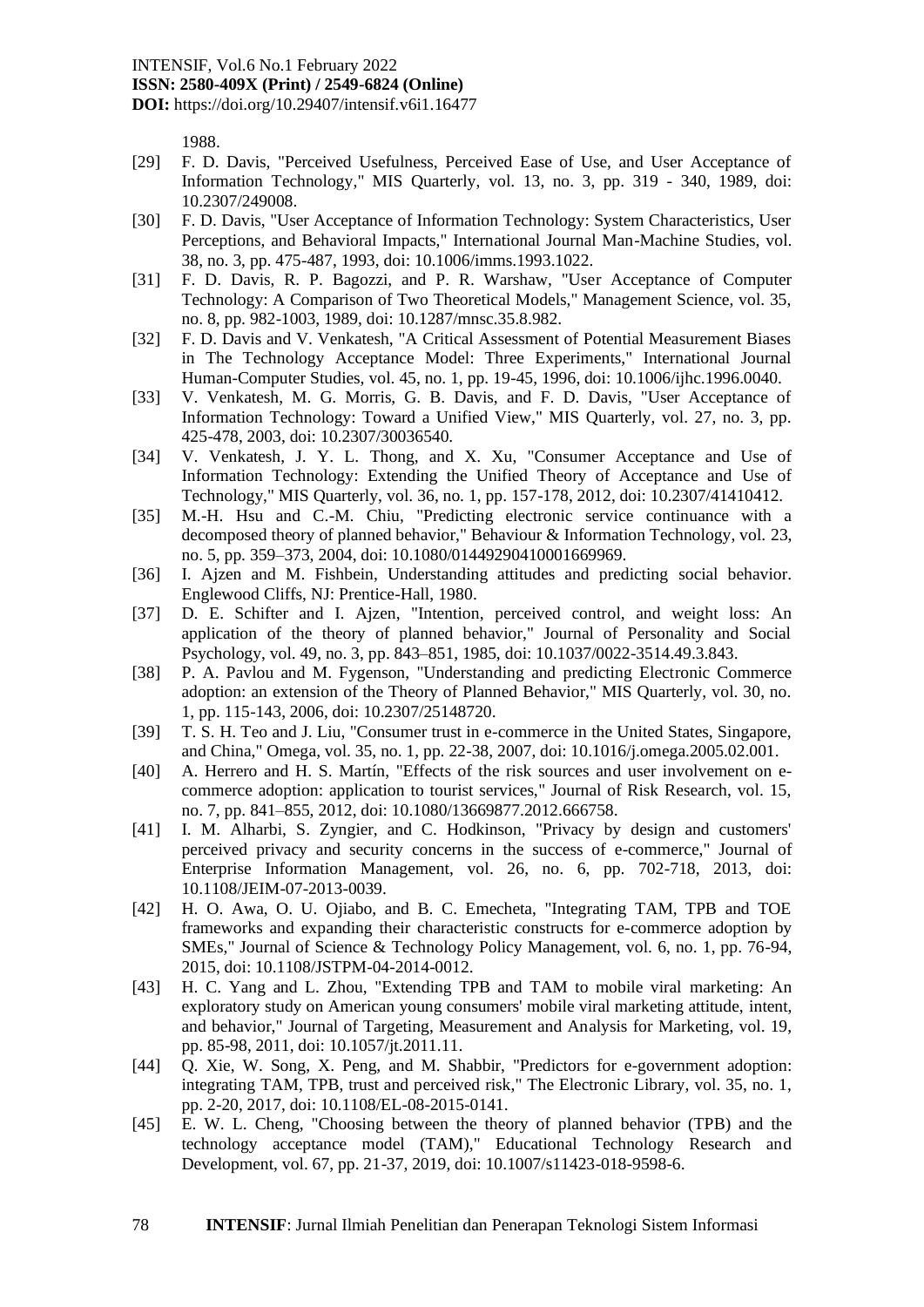- [46] A. Popovici and C. Mironov, "Students' perception on using eLearning technologies," Procedia - Social and Behavioral Sciences, vol. 180, no. 2015, pp. 1514 – 1519, 2015, doi: 10.1016/j.sbspro.2015.02.300.
- [47] J. Filippou, C. Cheong, and F. Cheong, "A Model to Investigate Preference for the use of Gamification in a Learning Activity," Australasian Journal of Information Systems, vol. 22, 2018, doi: 10.3127/ajis.v22i0.1397.
- [48] A. Gurung and M. K. Raja, "Online privacy and security concerns of consumers," Information & Computer Security, vol. 24, no. 4, pp. 348-371, 2016, doi: 10.1108/ICS-05-2015-0020.
- [49] C. Bianchi and L. Andrews, "Risk, trust, and consumer online purchasing behaviour: a Chilean perspective," International Marketing Review, vol. 29, no. 3, pp. 253-276, 2012, doi: 0.1108/02651331211229750.
- [50] J.-H. Lee and C.-H. Song, "Effects of trust and perceived risk on user acceptance of a new technology service," Social Behavior and Personality, vol. 41, no. 4, pp. 587-598, 2013, doi: 10.2224/sbp.2013.41.4.587.
- [51] N. Martin, J. Rice, and R. Martin, "Expectations of privacy and trust: examining the views of IT professionals," Behaviour & Information Technology, vol. 35, no. 6, pp. 500–510, 2016, doi: 10.1080/0144929X.2015.1066444.
- [52] R. Baganzi and A. K. W. Lau, "Examining Trust and Risk in Mobile Money Acceptance in Uganda," Sustainability, vol. 9, no. 12, 2017, doi: 10.3390/su9122233.
- [53] J. Walls, T. O'Riordan, T. Horlick-Jones, and J. Niewohner, "The meta-governance of risk and new technologies: GM crops and mobile telephones," Journal of Risk Research, vol. 8, no. 7-8, pp. 635–661, 2005, doi: 10.1080/13669870500101200.
- [54] J. n. Alda's-Manzano, C. Lassala-Navarre, C. Ruiz-Mafe, and S. Sanz-Blas, "The role of consumer innovativeness and perceived risk in online banking usage," International Journal of Bank Marketing, vol. 27, no. 1, pp. 53-75, 2009, doi: 10.1108/02652320910928245.
- [55] N. Fortes and P. Rita, "Privacy concerns and online purchasing behaviour: Towards an integrated model," European Research on Management and Business Economics, vol. 22, pp. 167-176, 2016, doi: 10.1016/j.iedeen.2016.04.002.
- [56] D. L. Marafon, K. Basso, L. B. Espartel, M. D. d. Barcellos, and E. Rech, "Perceived risk and intention to use internet banking: The effects of self-confidence and risk acceptance," International Journal of Bank Marketing, vol. 36, no. 2, pp. 277-289, 2017, doi: 10.1108/IJBM-11-2016-0166.
- [57] T. D. Nguyen and T. C. H. Nguyen, "The Role of Perceived Risk on Intention to Use Online Banking in Vietnam," in International Conference on Advances in Computing, Communications and Informatics, India, 13-16 September 2017 2017, pp. 1903-1908, doi: 10.1109/ICACCI.2017.8126122.
- [58] A. N. H. Ibrahim, M. N. Borhan, and R. A. O. K. Rahmat, "Understanding Users' Intention to Use Park-and-Ride Facilities in Malaysia: The Role of Trust as a Novel Construct in the Theory of Planned Behaviour," Sustainability, vol. 12, 2020, doi: 10.3390/su12062484.
- [59] J. S. Kim, S. Yoon, and D. M. V. Zemke, "Factors affecting customers' intention to use of location-based services (LBS) in the lodging industry," Journal of Hospitality and Tourism Technology, vol. 8, no. 3, pp. 337-356, 2017, doi: 10.1108/JHTT-03-2017- 0023.
- [60] N. Pérez-Macías, J. L. Fernández-Fernández, and A. R. Vieites, "Entrepreneurial intentions: trust and network ties in online and face-to-face students," Education + Trainin, vol. 61, no. 4, pp. 461-479, 2019, doi: 10.1108/ET-05-2018-0126.
- [61] A. A. Khattab, H. Al-Shalabi, M. Al-Rawad, K. Al-Khattab, and F. Hamad, "The Effect of Trust and Risk Perception on Citizen's Intention to Adopt and Use E-Government Services in Jordan," Journal of Service Science and Management, vol. 8, no. 279-290, 2015, doi: 10.4236/jssm.2015.83031.